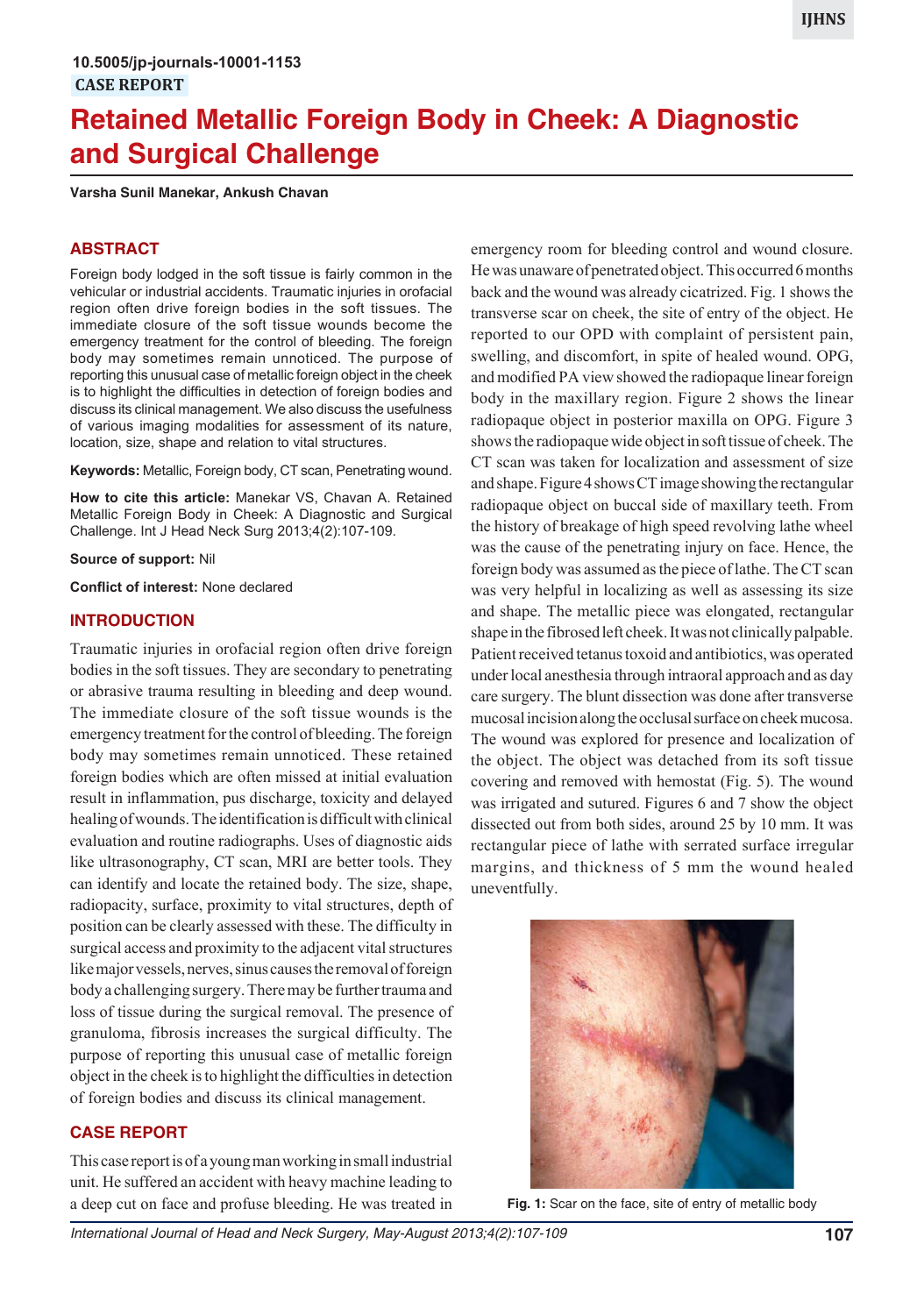#### *Varsha Sunil Manekar, Ankush Chavan*

#### **DISCUSSION**

Foreign bodies are often encountered by oral and maxillofacial surgeons and may present a diagnostic challenge, due to many factors such as the size of the object, the difficult access and a close anatomical relationship of the foreign body to vital structures.<sup>1,2</sup> Foreign bodies can

penetrate soft tissues through open wounds and lacerations sustained during trauma or by direct impact against them. Such wounds harboring foreign bodies may appear to be deceptively minor and may not be accompanied by any major symptoms. But if these foreign bodies are left undetected in the tissues they can result in serious consequence days, months



**Fig. 2:** OPG showing radiopaque image, elongated like nail



**Fig. 5:** The object while surgical removal, transorally



**Fig. 3:** Modified PA mandible, the radiopaque image in cheek



**Fig. 6:** The object from side 1



**Fig. 4:** CT scan showing rectangular radiopaque piece on buccal side of maxilla